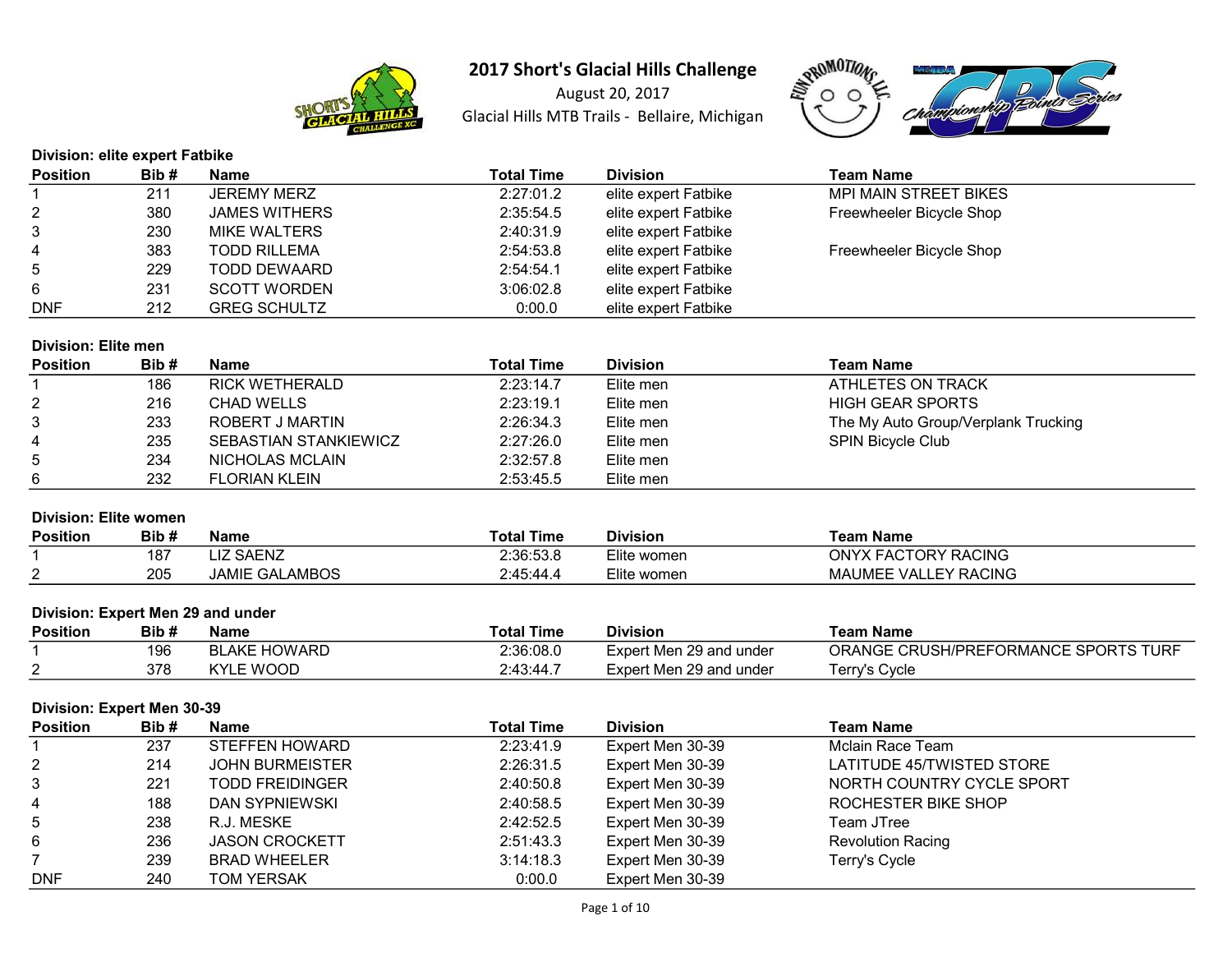

August 20, 2017 Glacial Hills MTB Trails - Bellaire, Michigan



### Division: Expert Men 40-49

| <b>Position</b> | Bib# | <b>Name</b>           | <b>Total Time</b> | <b>Division</b>  | Team Name                          |
|-----------------|------|-----------------------|-------------------|------------------|------------------------------------|
|                 | 381  | <b>DAN KOTWICKI</b>   | 2:25:22.0         | Expert Men 40-49 | WHEELS In Motion/                  |
| 2               | 377  | <b>CHRIS MALTBY</b>   | 2:28:46.3         | Expert Men 40-49 | Terry's Cycle                      |
| 3               | 242  | <b>JEREMY DAUM</b>    | 2:31:29.2         | Expert Men 40-49 | Team JTree                         |
| 4               | 243  | ROBERT FRANK          | 2:31:45.4         | Expert Men 40-49 | RBS MTB Team                       |
| 5               | 244  | <b>ERIC HUNE</b>      | 2:34:03.0         | Expert Men 40-49 | Team World Bicycle Relief Michigan |
| 6               | 249  | ROBERT RICHARDSON     | 2:34:33.2         | Expert Men 40-49 |                                    |
|                 | 241  | <b>SIMON BAILEY</b>   | 2:35:53.6         | Expert Men 40-49 |                                    |
| 8               | 248  | <b>GEOFF MILLER</b>   | 2:36:46.1         | Expert Men 40-49 |                                    |
| 9               | 245  | <b>BRENT LOCKHART</b> | 2:38:27.1         | Expert Men 40-49 | City Hub Cyclery                   |
| 10              | 201  | <b>MARK SPORE</b>     | 2:38:41.5         | Expert Men 40-49 | <b>CROSS COUNTRY CYCLE</b>         |
| 11              | 247  | RYAN MATHEWS          | 2:40:02.3         | Expert Men 40-49 |                                    |
| 12              | 251  | <b>ROB TOMLINSON</b>  | 2:44:34.5         | Expert Men 40-49 | <b>Wolverine Sports Club</b>       |
| 13              | 250  | MARK TODD             | 2:47:06.2         | Expert Men 40-49 |                                    |
| 14              | 246  | <b>MARK LORENZ</b>    | 3:15:25.2         | Expert Men 40-49 |                                    |

### Division: Expert Men 50+

| <b>Position</b> | Bib# | <b>Name</b>          | <b>Total Time</b> | <b>Division</b> | Team Name                    |
|-----------------|------|----------------------|-------------------|-----------------|------------------------------|
|                 | 256  | <b>TERRY SENSIBA</b> | 2:25:41.2         | Expert Men 50+  |                              |
| $\overline{2}$  | 384  | armando vega         | 2:25:41.5         | Expert Men 50+  | <b>MPI MAIN STREET BIKES</b> |
| 3               | 226  | TOM WHITE            | 2:25:43.3         | Expert Men 50+  | <b>CITY BIKE SHOP</b>        |
| 4               | 200  | MIKE OLIN            | 2:37:55.6         | Expert Men 50+  | <b>RBS CYCLING TEAM</b>      |
| $5^{\circ}$     | 253  | <b>WILL BOTENS</b>   | 2:44:59.2         | Expert Men 50+  |                              |
| 6               | 255  | <b>GERRY NASKI</b>   | 2:46:08.5         | Expert Men 50+  |                              |
|                 | 206  | <b>BOB VOLANT</b>    | 2:46:16.1         | Expert Men 50+  |                              |
| <b>DNS</b>      | 254  | ROBERT GADDIS        | 0:00.0            | Expert Men 50+  |                              |

### Division: Expert women

| <b>Position</b> | Bib# | Name              | <b>Total Time</b> | <b>Division</b> | Team Name             |
|-----------------|------|-------------------|-------------------|-----------------|-----------------------|
|                 | 252  | ERICA WEITZMAN    | 2:48:43.0         | Expert women    |                       |
| ∠               | 202  | ERIN REICHA       | 3:10:41.8         | Expert women    | <b>SHORTS</b>         |
|                 | 257  | CYNTHIA TOMLINSON | 3:24:18.2         | Expert women    | Wolverine Sports Club |
| <b>DNF</b>      | 210  | STEPHANIE BAKLARZ | 0:00.0            | Expert women    |                       |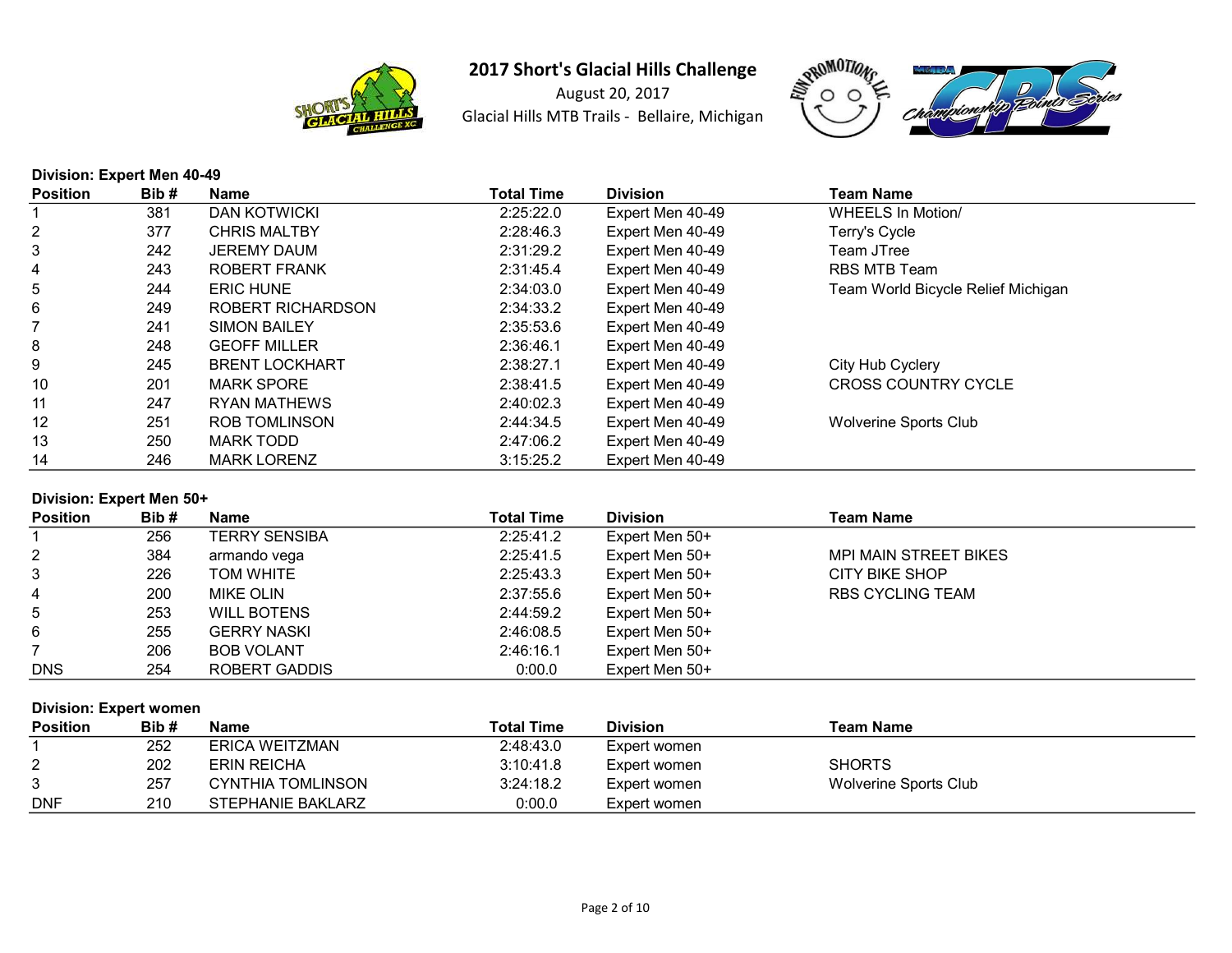

August 20, 2017 Glacial Hills MTB Trails - Bellaire, Michigan



| <b>Division: Elite-expert SS</b> |      |                         |                   |                        |                                       |
|----------------------------------|------|-------------------------|-------------------|------------------------|---------------------------------------|
| <b>Position</b>                  | Bib# | <b>Name</b>             | <b>Total Time</b> | <b>Division</b>        | <b>Team Name</b>                      |
| 1                                | 259  | <b>TREVOR SMELA</b>     | 2:26:22.0         | Elite-expert SS        |                                       |
| 2                                | 258  | PAUL LEONARD            | 2:47:51.2         | Elite-expert SS        | Infinite Multisport                   |
|                                  |      |                         |                   |                        |                                       |
| Division: Sport Women 15-18      |      |                         |                   |                        |                                       |
| <b>Position</b>                  | Bib# | <b>Name</b>             | <b>Total Time</b> | <b>Division</b>        | <b>Team Name</b>                      |
| 1                                | 261  | <b>EMMA SCHWAB</b>      | 1:53:36.7         | Sport Women 15-18      |                                       |
|                                  |      |                         |                   |                        |                                       |
| Division: Sport Women 19-39      |      |                         |                   |                        |                                       |
| <b>Position</b>                  | Bib# | <b>Name</b>             | <b>Total Time</b> | <b>Division</b>        | <b>Team Name</b>                      |
| 1                                | 262  | <b>KAITLINN ROSZAK</b>  | 2:08:24.8         | Sport Women 19-39      | <b>USUK</b>                           |
| 2                                | 228  | <b>DAWN COOPER</b>      | 2:16:40.7         | Sport Women 19-39      | <b>TEAM SPIN Bicycle Shop</b>         |
| Division: Sport Women 40+        |      |                         |                   |                        |                                       |
| <b>Position</b>                  | Bib# | <b>Name</b>             | <b>Total Time</b> | <b>Division</b>        | <b>Team Name</b>                      |
| 1                                | 263  | <b>LYNDSAY STILES</b>   | 2:06:08.2         | Sport Women 40+        | Reggie's Bikes                        |
| $\overline{\mathbf{c}}$          | 831  | <b>JONI SOMMERVILLE</b> | 2:06:36.2         | Sport Women 40+        | <b>Mclain Race Team</b>               |
| 3                                | 194  | <b>AMY DEERING</b>      | 2:21:04.1         | Sport Women 40+        | <b>TEAM REMAX</b>                     |
| 4                                | 832  | PAM PONFE               | 2:26:12.5         | Sport Women 40+        | <b>LATITUDE 45/</b>                   |
| 5                                | 307  | <b>LAURA PIIPPO</b>     | 2:28:50.8         | Sport Women 40+        |                                       |
| 6                                | 192  | <b>ANITA WEBBER</b>     | 2:34:04.7         | Sport Women 40+        |                                       |
|                                  |      |                         |                   |                        |                                       |
| Division: Sport Men 14 and under |      |                         |                   |                        |                                       |
| <b>Position</b>                  | Bib# | <b>Name</b>             | <b>Total Time</b> | <b>Division</b>        | <b>Team Name</b>                      |
| 1                                | 195  | <b>BROCK HOWARD</b>     | 1:53:44.3         | Sport Men 14 and under | CYCLE THERAPY/PREFORMANCE SPORTS TURF |
| 2                                | 811  | <b>LUKE LESLIE</b>      | 1:58:53.0         | Sport Men 14 and under |                                       |
| 3                                | 816  | <b>JACK SMALLEY</b>     | 2:20:05.2         | Sport Men 14 and under | Freewheeler Bicycle Shop              |
|                                  |      |                         |                   |                        |                                       |
| Division: Sport Men 15-18        |      |                         |                   |                        |                                       |
| <b>Position</b>                  | Bib# | <b>Name</b>             | <b>Total Time</b> | <b>Division</b>        | <b>Team Name</b>                      |
| 1                                | 265  | <b>KYLE JOHNSTON</b>    | 1:47:58.3         | Sport Men 15-18        | <b>Velorution Racing</b>              |
| 2                                | 266  | <b>SAWYER SHAFER</b>    | 1:50:38.6         | Sport Men 15-18        | <b>Team Athletic Mentor</b>           |
| 3                                | 392  | <b>JACOB BROWN</b>      | 1:50:39.0         | Sport Men 15-18        |                                       |
| 4                                | 264  | <b>CANYON HARRIS</b>    | 1:50:51.6         | Sport Men 15-18        | <b>TEAM PAPA</b>                      |
| 5                                | 813  | <b>TREVOR RUYS</b>      | 2:03:34.9         | Sport Men 15-18        | Freewheeler Bicycle Shop              |
| 6                                | 812  | <b>JEREMY RUYS</b>      | 2:03:35.9         | Sport Men 15-18        | Freewheeler Bicycle Shop              |
| $\overline{7}$                   | 267  | <b>NICKOLAI TEBOS</b>   | 2:30:50.8         | Sport Men 15-18        | <b>Central District Cyclery</b>       |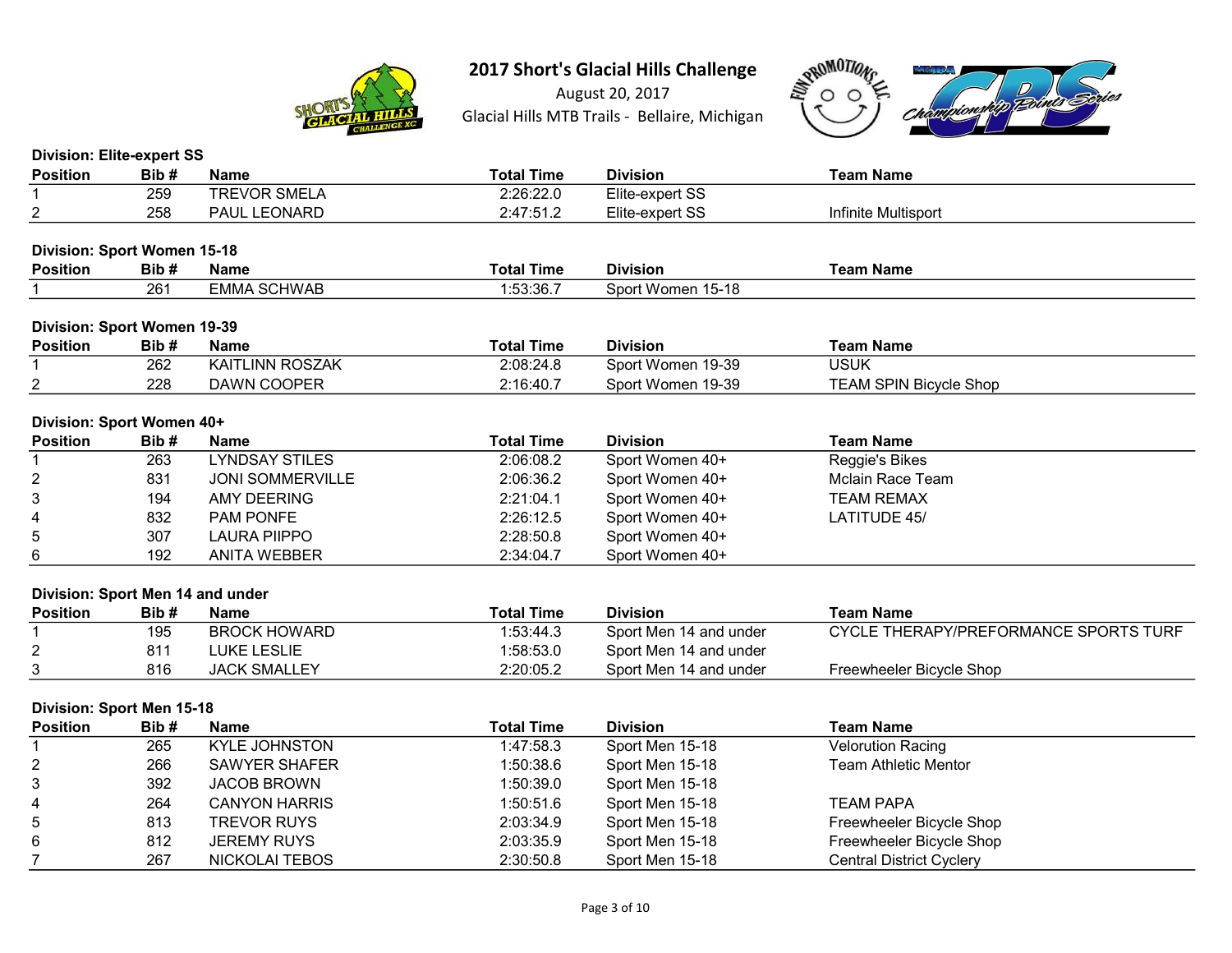

August 20, 2017 Glacial Hills MTB Trails - Bellaire, Michigan



### Division: Sport Men 19-29 Position Bib # Name Total Time Division Total Time Division 1 270 JON DELBOY 1:42:28.4 Sport Men 19-29 HUFFY RACING 2 213 MATT SHEAFOR 1:46:33.7 Sport Men 19-29<br>3 269 GRANT CLARKSON 1:50:55.7 Sport Men 19-29 269 GRANT CLARKSON 1:50:55.7 Sport Men 19-29 Gursky Mannschaft/Motorless Motion 4 268 KIRK CIARROCCHI 1:50:57.3 Sport Men 19-29 R2R Racing 5 271 BRADLEY FELDER 1:54:37.1 Sport Men 19-29 TEAM PAPA<br>6 272 BOBBY FLAKE 2:02:46.3 Sport Men 19-29 Hagerty Cycling 6 272 BOBBY FLAKE 2:02:46.3 Sport Men 19-29 Hagerty C<br>2:04 ALEX BOCCIA 2:04:56.6 Sport Men 19-29 SHORTS 7 204 ALEX BOCCIA 2:04:56.6 Sport Men 19-29 8 273 NATHANIEL SALDANHA 4:21:20.3 Sport Men 19-29

#### Division: Sport Men 30-34

| <b>Position</b> | Bib# | <b>Name</b>            | <b>Total Time</b> | <b>Division</b> | <b>Team Name</b>            |
|-----------------|------|------------------------|-------------------|-----------------|-----------------------------|
|                 | 274  | <b>MICHAEL BARNABY</b> | 1:46:41.4         | Sport Men 30-34 |                             |
| $\overline{2}$  | 277  | <b>BRIAN MCPHERSON</b> | 1:46:54.6         | Sport Men 30-34 | CRAMBA                      |
| 3               | 225  | <b>DEREK HAGAN</b>     | 1:49:08.8         | Sport Men 30-34 | HI-T RACING                 |
| 4               | 51   | <b>JORDAN SMITH</b>    | 1:53:03.9         | Sport Men 30-34 | Freewheeler Bicycle Shop    |
| 5               | 224  | RYAN WATSON            | 1:56:04.7         | Sport Men 30-34 | HI-T/FREEWHEELER            |
| 6               | 275  | TOM HAUG               | 1:58:20.0         | Sport Men 30-34 | Cherry Capital Cycling Club |
|                 | 276  | <b>TYSON HAYNES</b>    | 2:02:45.2         | Sport Men 30-34 | <b>SPIN Bicycle Club</b>    |

### Division: Sport Men 35-39

| <b>Position</b> | Bib# | <b>Name</b>            | <b>Total Time</b> | <b>Division</b> | <b>Team Name</b>            |
|-----------------|------|------------------------|-------------------|-----------------|-----------------------------|
|                 | 279  | DAWID CONRADIE         | 1:47:12.1         | Sport Men 35-39 |                             |
| $\overline{2}$  | 283  | <b>HANK PASSMORE</b>   | 1:52:15.4         | Sport Men 35-39 | R <sub>2</sub> R Racing     |
| 3               | 281  | <b>COLIN DERHAMMER</b> | 1:52:37.6         | Sport Men 35-39 | Our Brewing Company         |
| 4               | 285  | MIKE SMITH             | 1:54:43.1         | Sport Men 35-39 | Camp Kaskitowa              |
| 5               | 284  | MARK REICHA            | 1:54:59.3         | Sport Men 35-39 |                             |
| 6               | 278  | MIKE BEAUCHAMP         | 1:58:24.4         | Sport Men 35-39 | Team'); DROP TABLE Users;-- |
|                 | 282  | M. CASEY MEADOWS       | 2:08:08.8         | Sport Men 35-39 |                             |
| <b>DNS</b>      | 286  | <b>JASON WALTER</b>    | 0:00.0            | Sport Men 35-39 |                             |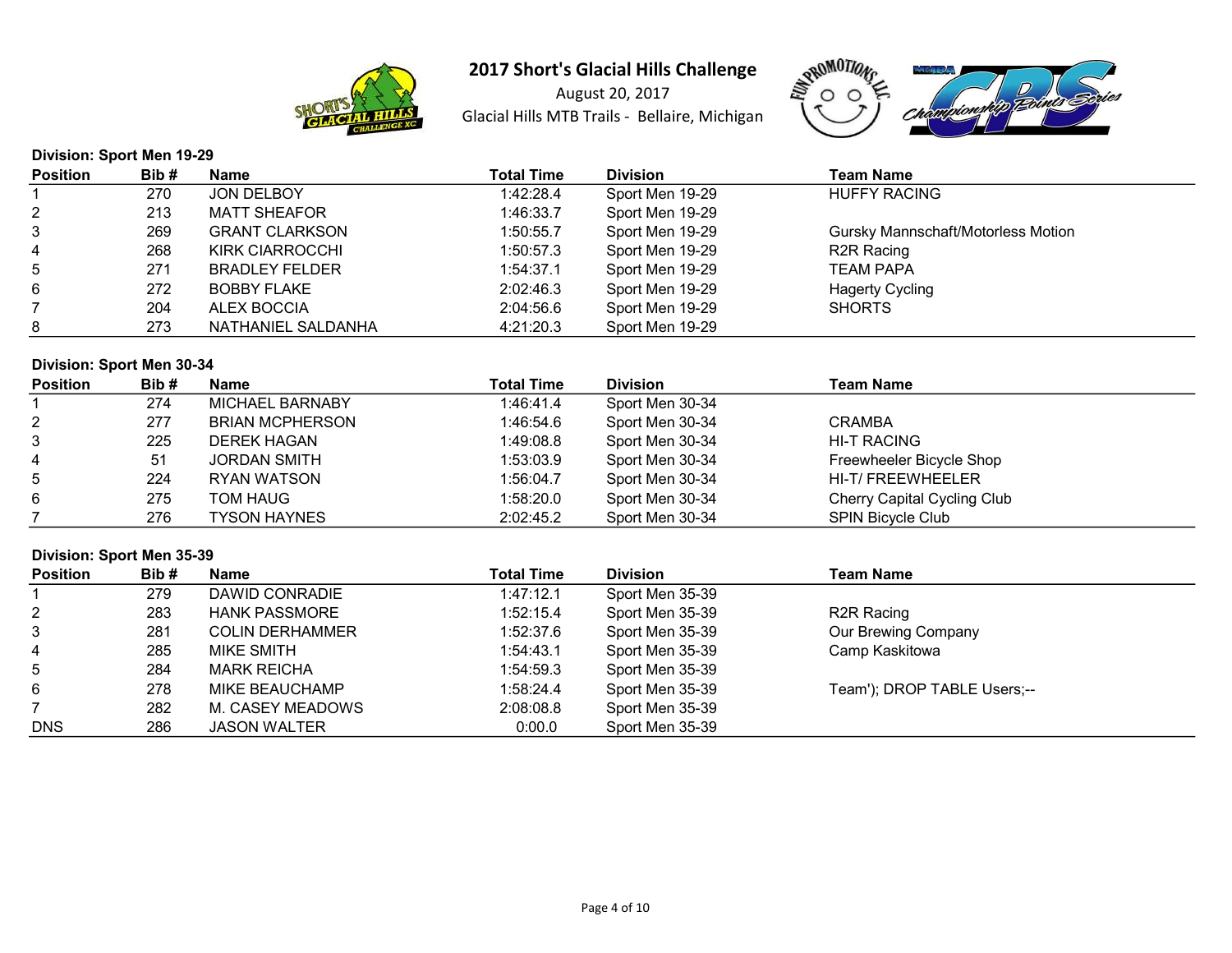

August 20, 2017 Glacial Hills MTB Trails - Bellaire, Michigan



### Division: Sport Men 40-44 Position Bib # Name Total Time Division Total Time Division 1 296 ZACH VERKERKE 1:42:40.6 Sport Men 40-44 KLM/Cold Stone 2 295 YENSEN SCHWAB 1:43:46.3 Sport Men 40-44<br>3 280 JEFFREY DARTER 1:47:43.0 Sport Men 40-44 280 JEFFREY DARTER 1:47:43.0 Sport Men 40-44 Speed Merchants 4 292 MICHAEL JONES 1:50:00.2 Sport Men 40-44 R2R Racing 5 287 MATTHEW BALTZELL 1:50:09.5 Sport Men 40-44 Waterloo Area Riders 6 290 PATRICK HOAG 1:51:19.4 Sport Men 40-44 Waterloo Area Riders 7 1:55:41.4 Sport Men 40-44 Mclain Race Team 8 291 BYRNE JOHNSON 1:56:37.7 Sport Men 40-44 Custer Cyclery Territorial Brewing 9 217 JASON HATTON 2:09:13.3 Sport Men 40-44 10 293 CHARLES OFSTEIN 2:38:32.8 Sport Men 40-44 DNS 203 TIM REICHA 0:00.0 Sport Men 40-44 DNS 289 DUSTIN HART 0:00.0 Sport Men 40-44 DNF 294 EDGARDO REYES 0:00.0 Sport Men 40-44

#### Division: Sport Men 45-49

| <b>Position</b> | Bib# | <b>Name</b>           | Total Time | <b>Division</b> | Team Name               |
|-----------------|------|-----------------------|------------|-----------------|-------------------------|
|                 | 301  | <b>MICHAEL REEVES</b> | 1:52:30.2  | Sport Men 45-49 | R <sub>2</sub> R Racing |
| 2               | 215  | <b>JASON STUART</b>   | 1:53:23.1  | Sport Men 45-49 | <b>NORTE</b>            |
| 3               | 298  | DARREN DAWSON         | 1:53:26.0  | Sport Men 45-49 |                         |
| 4               | 219  | DAVE WALSTON          | 1:55:19.4  | Sport Men 45-49 | CITY BIKE SHOP          |
| 5               | 49   | <b>DEREK BEAUMONT</b> | 1:58:23.6  | Sport Men 45-49 | R2R Racing              |
| 6               | 260  | <b>SCOTT DUNHAM</b>   | 2:01:30.7  | Sport Men 45-49 | Zaremba Equipment       |
|                 | 297  | DAVID BADE            | 2:02:14.0  | Sport Men 45-49 |                         |
| 8               | 299  | <b>PAUL FOLEY</b>     | 2:08:14.2  | Sport Men 45-49 |                         |
| 9               | 300  | <b>STEVE PUCELIK</b>  | 4:35:45.7  | Sport Men 45-49 | Hagerty                 |
| <b>DNF</b>      | 207  | <b>JEFF SHOFF</b>     | 0:00.0     | Sport Men 45-49 |                         |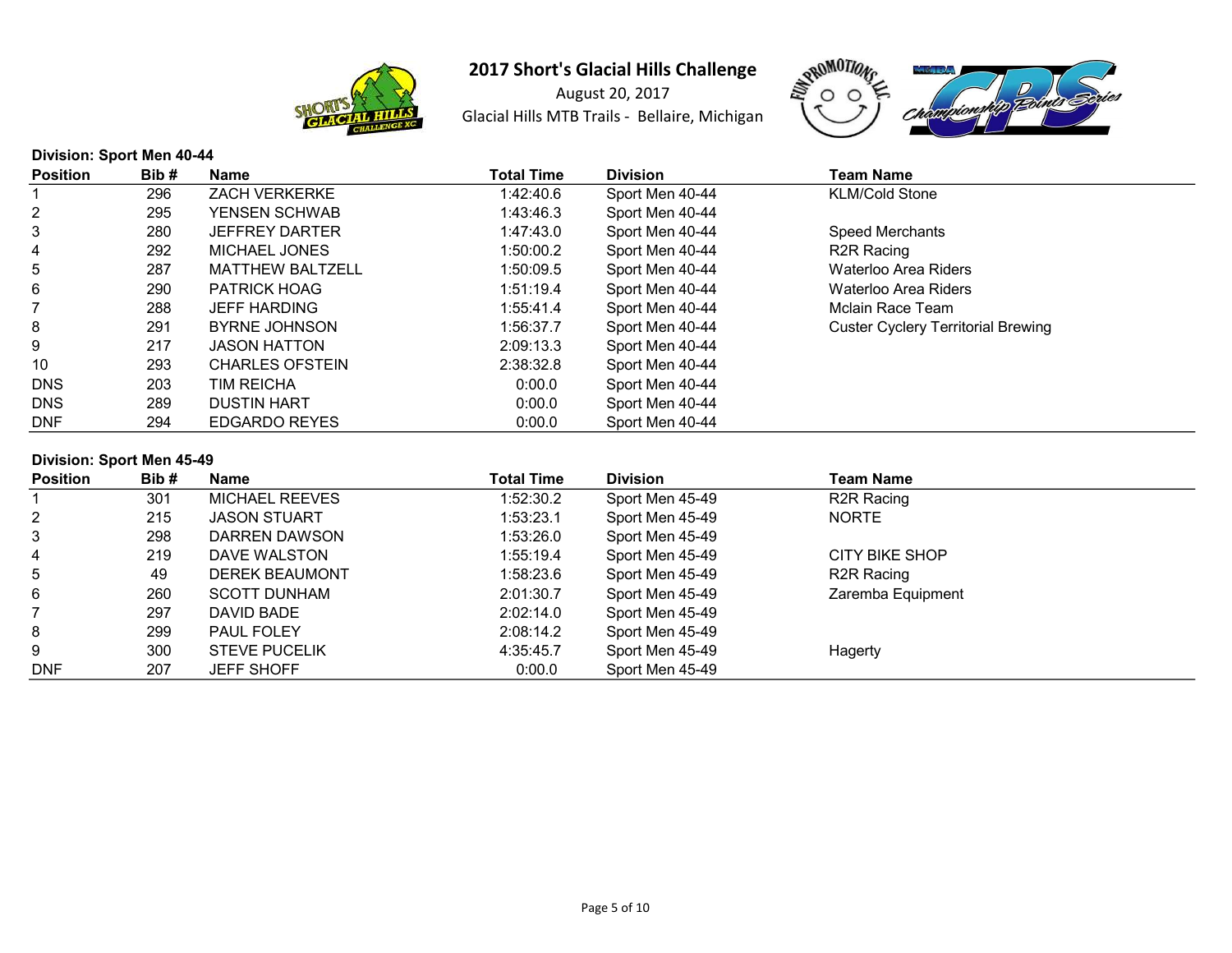

August 20, 2017 Glacial Hills MTB Trails - Bellaire, Michigan



# Division: Sport Men 50-59

| Position   | Bib# | <b>Name</b>            | <b>Total Time</b> | <b>Division</b> | Team Name                                 |  |
|------------|------|------------------------|-------------------|-----------------|-------------------------------------------|--|
|            | 376  | <b>BOB COOPER</b>      | 1:55:12.3         | Sport Men 50-59 | <b>SPIN BIKE SHOP</b>                     |  |
|            | 311  | <b>STEVE WICKHAM</b>   | 1:55:33.5         | Sport Men 50-59 | <b>TEAM SPIN Bicycle Shop</b>             |  |
|            | 310  | <b>TODD WANLEY</b>     | 1:55:43.2         | Sport Men 50-59 |                                           |  |
| 4          | 303  | TOM BESTROM            | 1:55:44.2         | Sport Men 50-59 |                                           |  |
| 5          | 305  | <b>CHUCK HATHAWAY</b>  | 1:55:44.3         | Sport Men 50-59 | Mclain Race Team                          |  |
|            | 306  | <b>SCOTT JOHNSTONE</b> | 1:57:56.1         | Sport Men 50-59 |                                           |  |
|            | 309  | <b>MICHAEL TEBOS</b>   | 2:08:21.9         | Sport Men 50-59 | <b>Central District Cyclery</b>           |  |
| 8          | 386  | DAN HENSHAW            | 2:09:00.1         | Sport Men 50-59 | <b>Custer Cyclery Territorial Brewing</b> |  |
|            | 827  | <b>JIM PADDEN</b>      | 2:09:34.4         | Sport Men 50-59 | UNIVERSAL RACING                          |  |
| 10         | 391  | DARREN TILLBRODE       | 2:24:31.8         | Sport Men 50-59 | LEADOUT RACING                            |  |
| DNS        | 302  | DAVID BALKEMA          | 0:00.0            | Sport Men 50-59 |                                           |  |
| <b>DNS</b> | 304  | TIMOTHY BOALS          | 0:00.0            | Sport Men 50-59 |                                           |  |
| DNF        | 385  | <b>KEVIN CAMP</b>      | 0:00.0            | Sport Men 50-59 |                                           |  |
| DNF        | 814  | <b>JOE SOVIS</b>       | 0:00.0            | Sport Men 50-59 |                                           |  |

### Division: Sport Men 60-69

| <b>Position</b> | Bib# | <b>Name</b>              | Total Time | <b>Division</b> | Team Name                |
|-----------------|------|--------------------------|------------|-----------------|--------------------------|
|                 | 315  | <b>CLIFFORD ONTHANK</b>  | 1:54:42.0  | Sport Men 60-69 | hagerty                  |
| 2               | 314  | <b>GREG KARBOWSKI</b>    | 1:54:42.5  | Sport Men 60-69 |                          |
| 3               | 382  | <b>STEVEN TILES</b>      | 1:57:37.2  | Sport Men 60-69 | Freewheeler Bicycle Shop |
| 4               | 313  | STEPHEN CARLSON          | 2:04:01.5  | Sport Men 60-69 | Our Brewing Company      |
| 5               | 312  | DAN BISHOP               | 2:11:55.9  | Sport Men 60-69 |                          |
| 6               | 818  | <b>PAUL VANRAAPHORST</b> | 2:15:14.9  | Sport Men 60-69 |                          |

### Division: Sport Men 70+

| <b>Position</b> | Bib# | Name                 | <b>Total Time</b> | <b>Division</b> | Team Name                |
|-----------------|------|----------------------|-------------------|-----------------|--------------------------|
|                 | 317  | NIEL SCHARPHORN SR.  | 2:03:25.7         | Sport Men 70+   |                          |
| ⌒               | 38   | <b>STEVE SMIGIEL</b> | 2:09:31.6         | Sport Men 70+   | Speed Merchants          |
| n<br>ັ          | 316  | PETER JOHNSON        | 2:14:45.8         | Sport Men 70+   | Freewheeler Bicycle Shop |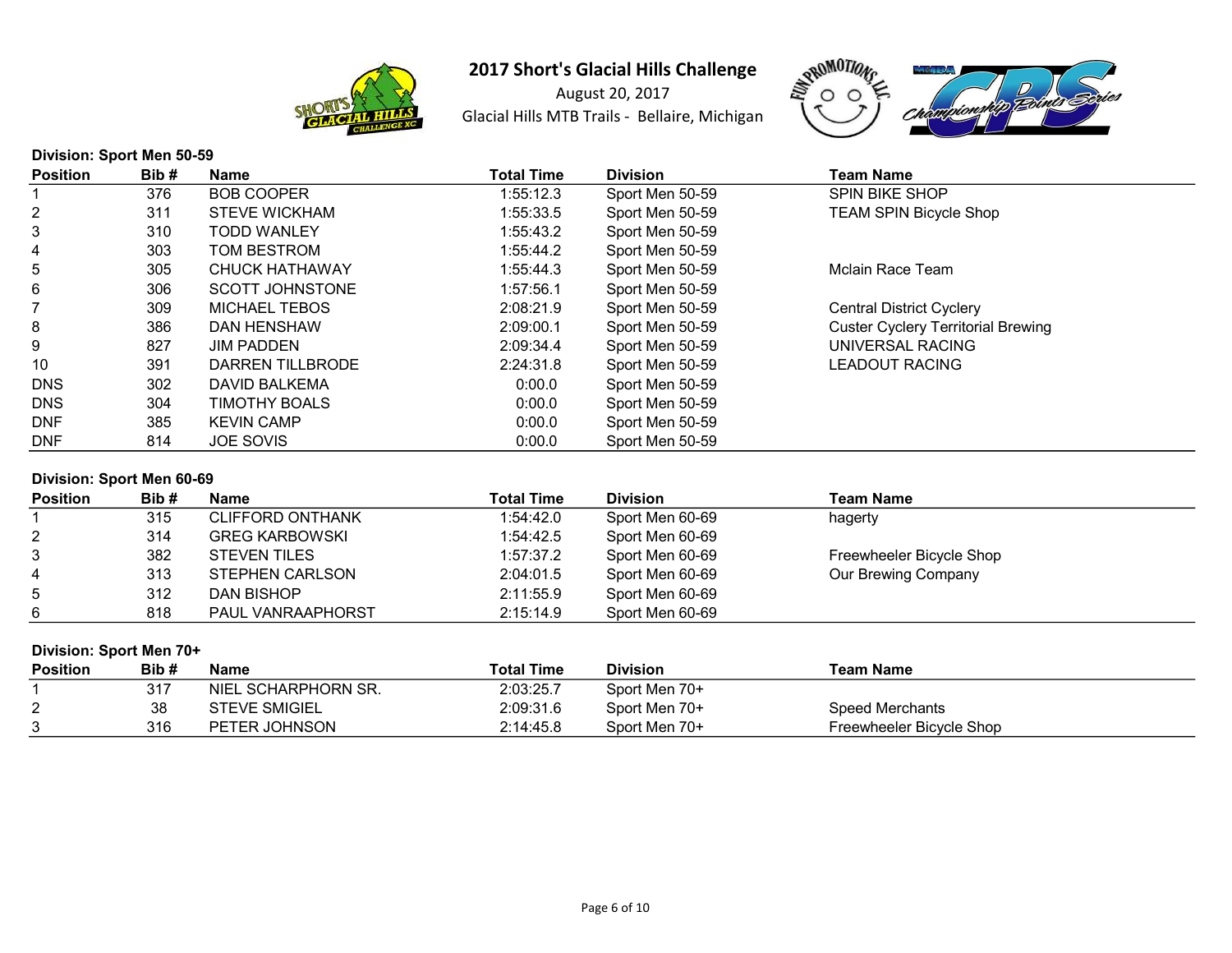

August 20, 2017 Glacial Hills MTB Trails - Bellaire, Michigan



|                 | <b>Division: Sport Men Clydesdale</b> |                       |            |                      |                          |  |  |  |
|-----------------|---------------------------------------|-----------------------|------------|----------------------|--------------------------|--|--|--|
| <b>Position</b> | Bib#                                  | <b>Name</b>           | Total Time | <b>Division</b>      | <b>Team Name</b>         |  |  |  |
|                 | 321                                   | <b>JASON SPRING</b>   | 1:58:16.5  | Sport Men Clydesdale | R2R Racing               |  |  |  |
| 2               | 389                                   | <b>BRANDON MUNSON</b> | 1:58:16.5  | Sport Men Clydesdale | R2R Racing               |  |  |  |
| 3               | 197                                   | DAR HOWARD            | 2:01:00.5  | Sport Men Clydesdale | PREFORMANCE SPORTS       |  |  |  |
| 4               | 227                                   | <b>JERRY NEAL</b>     | 2:06:59.3  | Sport Men Clydesdale | Terry's Cycle            |  |  |  |
| 5               | 390                                   | TED RUYS              | 2:13:20.5  | Sport Men Clydesdale | Freewheeler Bicycle Shop |  |  |  |
| 6               | 387                                   | <b>TODD LEVITT</b>    | 2:15:45.6  | Sport Men Clydesdale |                          |  |  |  |
|                 | 320                                   | <b>SCOTT JENSEN</b>   | 2:20:58.7  | Sport Men Clydesdale |                          |  |  |  |
| 8               | 319                                   | <b>CLAYTON GEORGE</b> | 2:30:14.5  | Sport Men Clydesdale | Paddles and Pedals       |  |  |  |
| <b>DNS</b>      | 318                                   | <b>MARK DEERING</b>   | 0:00.0     | Sport Men Clydesdale |                          |  |  |  |

|                 | <b>Division: Fat Bike Open</b> |                        |                   |                 |                          |  |  |  |  |
|-----------------|--------------------------------|------------------------|-------------------|-----------------|--------------------------|--|--|--|--|
| <b>Position</b> | Bib#                           | Name                   | <b>Total Time</b> | <b>Division</b> | <b>Team Name</b>         |  |  |  |  |
|                 | 325                            | <b>KRIS SANDS</b>      | 1:51:24.0         | Fat Bike Open   |                          |  |  |  |  |
| $\overline{2}$  | 40                             | <b>OSBORN STEVE</b>    | 1:52:54.7         | Fat Bike Open   | Paddles and Pedals       |  |  |  |  |
| 3               | 394                            | <b>MICHAEL GREGORY</b> | 1:59:46.2         | Fat Bike Open   | Freewheeler Bicycle Shop |  |  |  |  |
| 4               | 324                            | SAMUEL MAZA            | 2:01:43.3         | Fat Bike Open   |                          |  |  |  |  |
| 5               | 819                            | <b>BOB KIDDER</b>      | 2:01:46.1         | Fat Bike Open   | Terry's Cycle            |  |  |  |  |
| 6               | 322                            | <b>JIM BALESH</b>      | 2:11:00.4         | Fat Bike Open   | Mclains cycle            |  |  |  |  |
|                 | 323                            | <b>SEAN DEGROVE</b>    | 2:12:15.0         | Fat Bike Open   |                          |  |  |  |  |
| 8               | 193                            | <b>CLARE BOURESSA</b>  | 2:17:57.8         | Fat Bike Open   | TEAM REMAZ MARK DEERINS  |  |  |  |  |

# Division: Sport-Beg SS

| <b>Position</b> | Bib# | <b>Name</b>              | <b>Total Time</b> | <b>Division</b> | Team Name                |  |
|-----------------|------|--------------------------|-------------------|-----------------|--------------------------|--|
|                 | 328  | JOHN KEYES               | 1:54:37.1         | Sport-Beg SS    |                          |  |
| 2               | 329  | <b>ACHRIM TILLBROOKE</b> | 2:02:11.3         | Sport-Beg SS    |                          |  |
| 3               | 326  | <b>BEN CHIPMAN</b>       | 2:04:08.2         | Sport-Beg SS    | Tin Shed Racing          |  |
| 4               | 327  | TIMOTHY CHIPMAN          | 2:13:14.4         | Sport-Beg SS    | Tin Shed Racing          |  |
| 5               | 817  | <b>FREDDIE SMALLEY</b>   | 2:19:46.6         | Sport-Beg SS    | Freewheeler Bicycle Shop |  |
| <b>DNF</b>      | 220  | KEVIN LAROE              | 0:00.0            | Sport-Beg SS    |                          |  |
| <b>DNF</b>      | 388  | <b>SCOTT PAPPOS</b>      | 0:00.0            | Sport-Beg SS    |                          |  |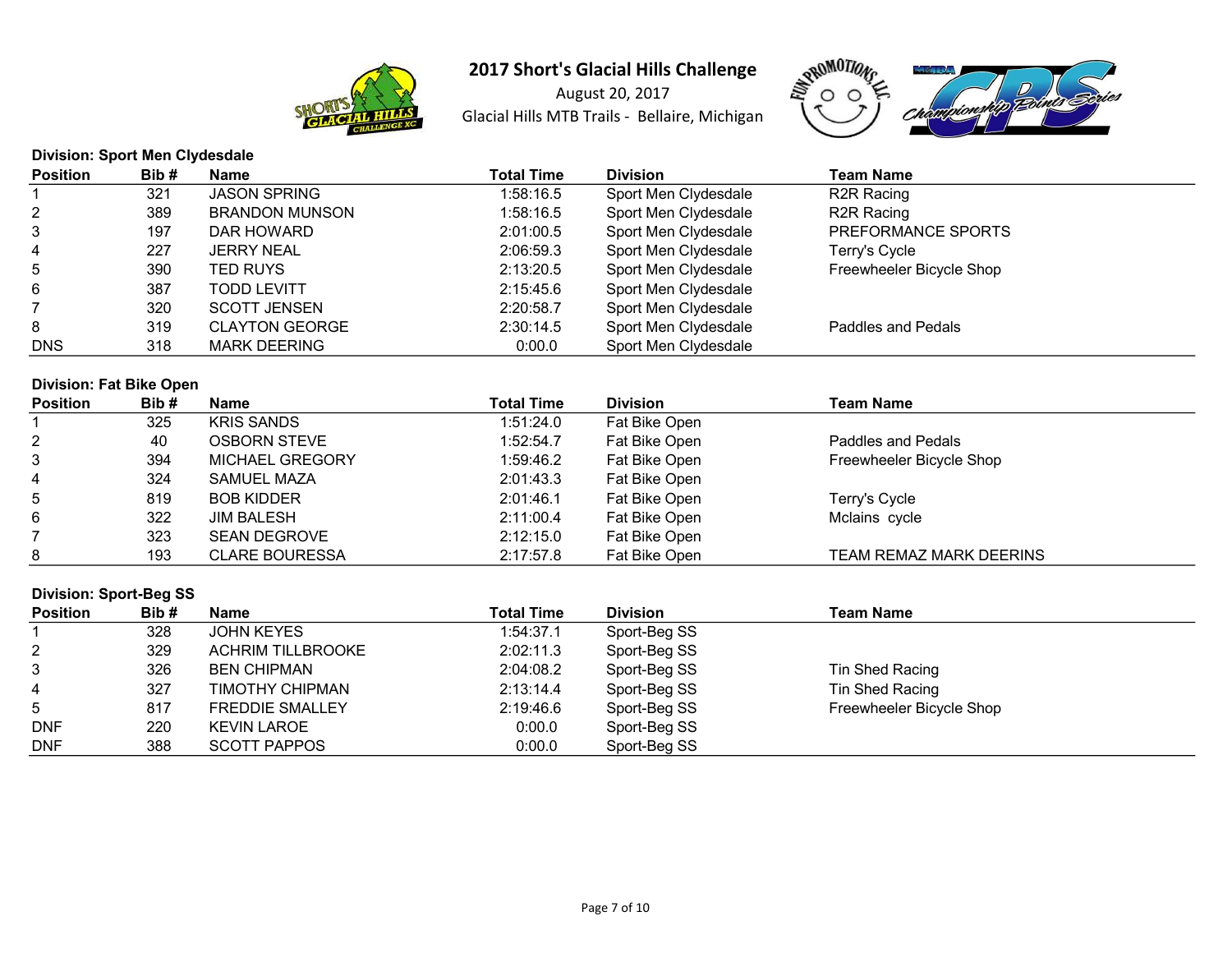

August 20, 2017 Glacial Hills MTB Trails - Bellaire, Michigan



Division: Beg Women 19 +

| <b>Position</b> | Bib# | <b>Name</b>           | <b>Total Time</b> | <b>Division</b> | Team Name       |  |
|-----------------|------|-----------------------|-------------------|-----------------|-----------------|--|
|                 | 330  | KIM DARTER            | 1:11:51.0         | Beg Women 19 +  | Speed Merchants |  |
| $\overline{2}$  | 345  | <b>JESSICA RUCKLE</b> | 1:13:12.1         | Beg Women 19 +  |                 |  |
| 3               | 332  | <b>SHARON JOHNSON</b> | 1:13:37.0         | Beg Women 19 +  |                 |  |
| 4               | 198  | <b>DIANA SKINNER</b>  | 1:17:33.4         | Beg Women 19 +  |                 |  |
| 5               | 331  | <b>CATHY FRANK</b>    | 1:27:26.3         | Beg Women 19 +  | RBS MTB Team    |  |
| 6               | 367  | SANDRA LEONARD        | 1:48:31.9         | Beg Women 19 +  |                 |  |
|                 | 368  | <b>BONNIE QUINN</b>   | 2:03:03.5         | Beg Women 19 +  |                 |  |
| <b>DNS</b>      | 199  | <b>KERRY STILSON</b>  | 0:00.0            | Beg Women 19 +  |                 |  |
| <b>DNS</b>      | 333  | DANA BOALS            | 0:00.0            | Beg Women 19 +  |                 |  |
| <b>DNF</b>      | 815  | <b>RENEE SOVIS</b>    | 0:00.0            | Beg Women 19 +  |                 |  |

# Division: 10 and under boys and girls

| <b>Position</b> | Bib# | <b>Name</b>    | <b>Total Time</b> | <b>Division</b>             | Team Name  |
|-----------------|------|----------------|-------------------|-----------------------------|------------|
|                 | 334  | BENJAMIN DYSTE | 1:36:17.0         | 10 and under boys and girls | Dyste boys |
| <u>_</u>        | 335  | BREVIN MARTIN  | 1:47:28.2         | 10 and under boys and girls |            |
|                 | 208  | KADEN GRIFFIN  | 2:16:29.0         | 10 and under boys and girls |            |

## Division: Beg Men 11-14

| <b>Position</b> | Bib# | Name                  | <b>Total Time</b> | <b>Division</b> | Team Name                |
|-----------------|------|-----------------------|-------------------|-----------------|--------------------------|
|                 | 338  | <b>HUNTER FRANK</b>   | 1:04:03.6         | Beg Men 11-14   | RBS MTB Team             |
| $\overline{2}$  | 340  | <b>GRIFFIN SCHWAB</b> | 1:04:29.9         | Beg Men 11-14   |                          |
| 3               | 379  | JOHN WITHERS          | 1:12:03.2         | Beg Men 11-14   | Freewheeler Bicycle Shop |
| 4               | 341  | <b>SHANE TALBOT</b>   | 1:17:48.6         | Beg Men 11-14   |                          |
| $5\overline{)}$ | 339  | <b>HAYDON FREHR</b>   | 1:22:26.0         | Beg Men 11-14   |                          |
| 6               | 395  | <b>GARRETT CLARK</b>  | 1:27:12.8         | Beg Men 11-14   | <b>CYCLEFIT</b>          |
|                 | 336  | MILAN ASTLE           | 1:29:34.6         | Beg Men 11-14   |                          |
| 8               | 337  | <b>BRICK BALL</b>     | 1:35:03.8         | Beg Men 11-14   |                          |

#### Division: Beg Men 15-18

| <b>Position</b> | Bib# | <b>Name</b>            | <b>Total Time</b> | <b>Division</b> | Team Name          |
|-----------------|------|------------------------|-------------------|-----------------|--------------------|
|                 | 829  | <b>IVAN STRETTEN V</b> | 1:03:27.4         | Beg Men 15-18   |                    |
| ⌒               | 828  | <b>EVAN WILT</b>       | 1:05:57.5         | Beg Men 15-18   |                    |
| ົ               | 223  | <b>ELIJAH NEWTON</b>   | :08:46.3          | Beg Men 15-18   | Paddles and Pedals |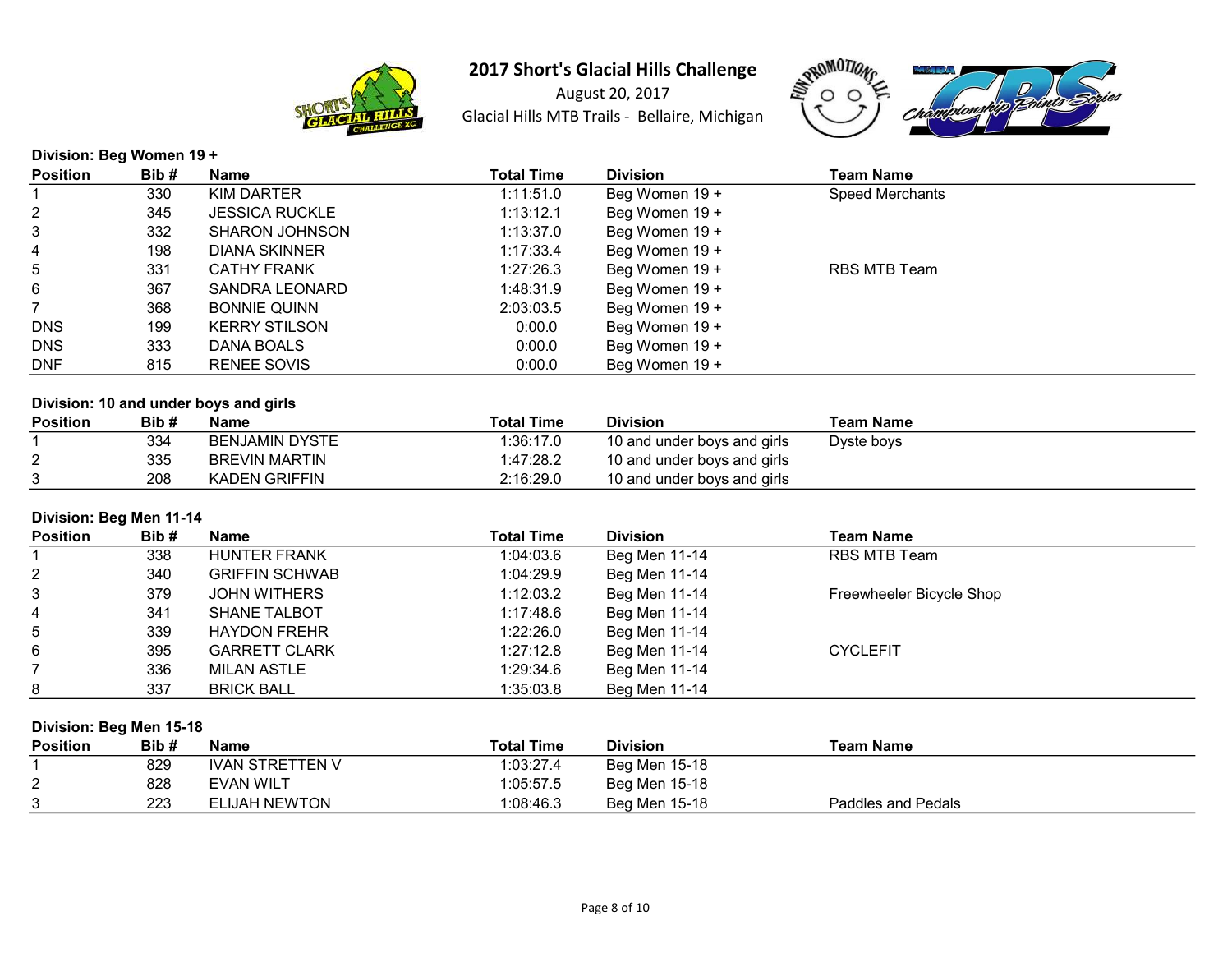

August 20, 2017 Glacial Hills MTB Trails - Bellaire, Michigan



## Division: Beg Men 19-29

| <b>Position</b> | Bib# | <b>Name</b>          | <b>Total Time</b> | <b>Division</b> | Team Name              |
|-----------------|------|----------------------|-------------------|-----------------|------------------------|
|                 | 342  | <b>KYLE JENKINS</b>  | 59:13.2           | Beg Men 19-29   |                        |
| ົ               | 346  | <b>WARREN TERELL</b> | 1:04:36.8         | Beg Men 19-29   | <b>TEAM PAPA</b>       |
| 3               | 344  | NICHOLAS KUNTZMAN    | 1:13:28.3         | Beg Men 19-29   |                        |
|                 | 343  | SARAH KONIECZKA      | 2:21:09.1         | Beg Men 19-29   | <b>Anytime Fitness</b> |

### Division: Beg Men 30-39

| <b>Position</b> | Bib# | <b>Name</b>           | <b>Total Time</b> | <b>Division</b> | <b>Team Name</b>  |
|-----------------|------|-----------------------|-------------------|-----------------|-------------------|
|                 | 347  | RICARDO LLORENS       | 1:03:46.3         | Beg Men 30-39   | <b>SRG Global</b> |
| $\overline{2}$  | 350  | <b>CHAD WESTHOUSE</b> | 1:10:04.4         | Beg Men 30-39   | Speed Merchants   |
| 3               | 349  | <b>MATT THOMAS</b>    | 1:26:16.0         | Beg Men 30-39   |                   |
| $5^{\circ}$     | 190  | <b>THOMAS BIANE</b>   | 3:54:36.6         | Beg Men 30-39   |                   |
| DQ              | 209  | DAVID GRIFFIN         | 0:00.0            | Beg Men 30-39   |                   |
| <b>DNS</b>      | 348  | <b>BRENT PERSHA</b>   | 0:00.0            | Beg Men 30-39   |                   |

### Division: Beg Men 40-49

| <b>Position</b> | Bib# | <b>Name</b>             | <b>Total Time</b> | <b>Division</b> | <b>Team Name</b>        |  |
|-----------------|------|-------------------------|-------------------|-----------------|-------------------------|--|
|                 | 222  | <b>CORBIN NEWTON</b>    | 1:02:38.3         | Beg Men 40-49   | Paddles and Pedals      |  |
| 2               | 354  | DOUG HICKS              | 1:02:38.4         | Beg Men 40-49   |                         |  |
| 3               | 358  | <b>DON VERES</b>        | 1:07:24.7         | Beg Men 40-49   |                         |  |
| 4               | 359  | <b>JASON WOLFERT</b>    | 1:07:37.5         | Beg Men 40-49   |                         |  |
| 5               | 356  | KURDT HUIGE             | 1:09:07.7         | Beg Men 40-49   |                         |  |
| 6               | 830  | <b>IVAN STRETTEN IV</b> | 1:09:47.8         | Beg Men 40-49   |                         |  |
|                 | 352  | <b>JOHN FREHR</b>       | 1:10:31.3         | Beg Men 40-49   |                         |  |
| 8               | 353  | <b>TOM HENSEL</b>       | 1:12:45.7         | Beg Men 40-49   | Team ATP                |  |
| 9               | 825  | <b>PAUL MCDERUITT</b>   | 1:14:57.9         | Beg Men 40-49   |                         |  |
| 10              | 357  | <b>MATTHEW SHAFER</b>   | 1:15:46.2         | Beg Men 40-49   | R <sub>2</sub> R Racing |  |
| 11              | 363  | STEPHEN KOSINSKI        | 1:24:24.4         | Beg Men 40-49   |                         |  |
| $12 \,$         | 351  | STEPHEN CHAMPINE        | 1:26:41.8         | Beg Men 40-49   |                         |  |
| <b>DNS</b>      | 355  | DARYL HORTON            | 0:00.0            | Beg Men 40-49   |                         |  |